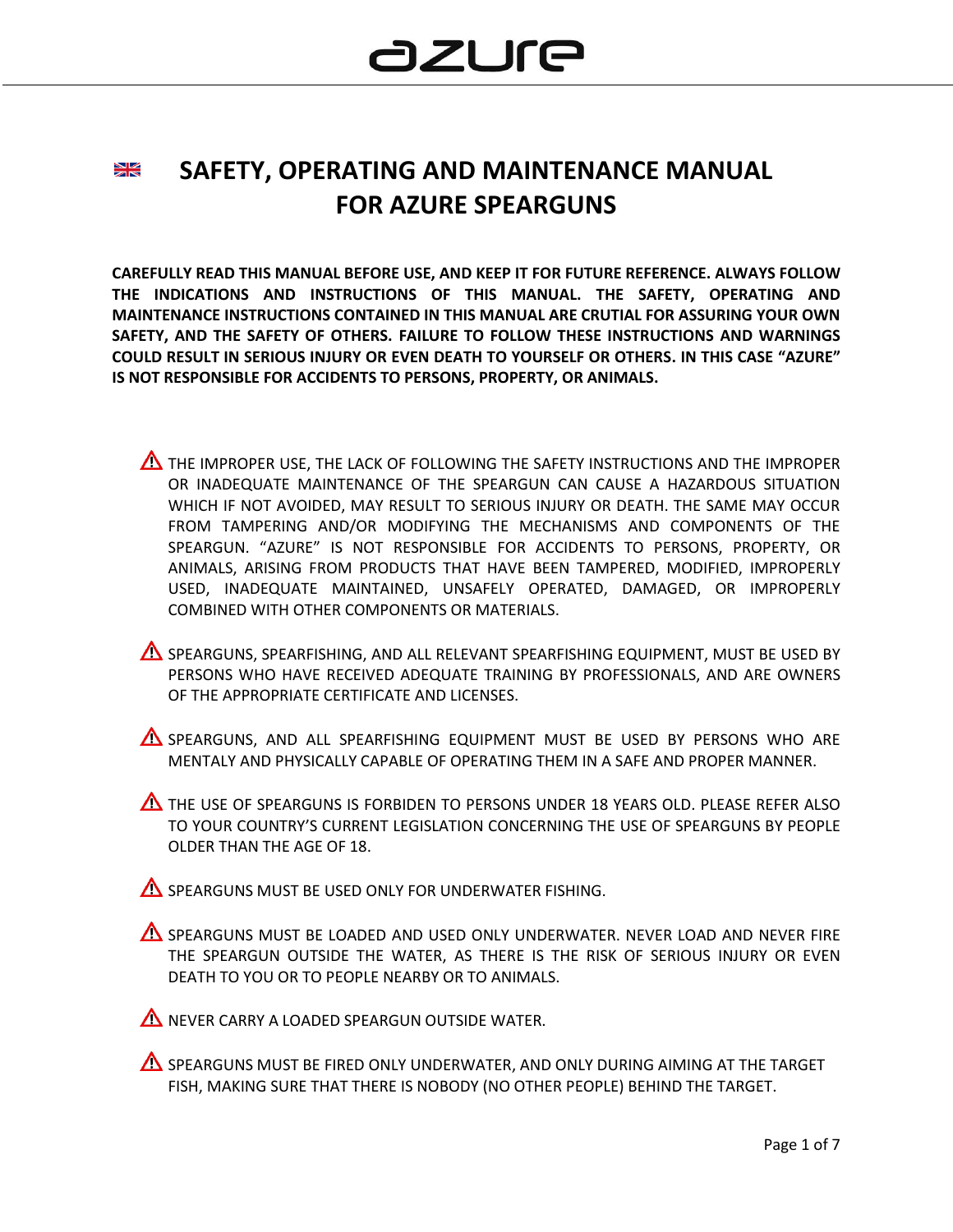## azure

 $\triangle$  NEVER FIRE IN AREAS OF POOR UNDERWATER VISIBILITY.

- $\Lambda$  never load and never use the speargun in areas where other people are swimming CLOSE TO YOU.
- $\triangle$  NEVER FIRE IN THE DIRECTION OF OTHER PEOPLE OR OBJECTS.

 $\triangle$  NEVER TURN THE SPEARGUN TO PEOPLE, OR TO YOURSELF, EVEN IF IT IS NOT LOADED.

 $\triangle$  DO NOT HANG A LOADED SPEARGUN ON THE FLOATING BALLOON.

**AN NEVER LEAVE A LOADED SPEARGUN UNATTENDED.** 

TO AVOID INJURY FROM RECOIL, FIRE THE SPEARGUN WITH THE ARM FULLY EXTENDED AND FIRMLY LOCKED IN PLACE. USE YOUR SECOND HAND TO FIRMLY HOLD THE BACK END OF THE SPEARGUN (RUBBER BUTT) BEFORE FIRING.

 $\triangle$  for safe carrying of the speargun on the floating ballon or out of the sea, ALWAYS PLACE THE TIP PROTECTOR ON THE SPEAR HEAD AND ALWAYS UNLOAD THE RUBBER BANDS.

AVOID DROPPING THE SPEARGUN ON SAND, AS THIS MAY CLOG THE TRIGGER MECHANISM AND RESULT IN MALFUNCTION AND IN UNSAFE CONDITIONS.

WHEN LOADING/UNLOADING THE SPEARGUN, ALWAYS WEAR THE PROPER GLOVES TO AVOID INJURY TO YOUR HANDS IN CASE OF MISPLACEMENT OR DISENGAGEMENT OF THE WISHBONE FROM THE SPEAR.

WHEN YOU ARE SPEARFISHING, NEVER TURN THE SPEARGUN TOWARDS YOUR PARTNER, TOWARDS YOURSELF, OR TO OTHER PEOPLE.

WHEN YOU ARE HOLDING THE SPEARGUN, NEVER PLACE THE SPEARGUN'S FRONT PART OR SPEAR TIP, TOWARDS OR AGAINST YOUR BODY OR OTHER PEOPLE.

**A** BEFORE LOADING THE SPEARGUN'S RUBBERBANDS ON THE SHAFT, ALWAYS MAKE SURE THAT THE SHAFT IS FIRMLY LOCKED IN THE TRIGGER MECHANISM.

**O** YOU ARE RESPONSIBLE TO KNOW AND ABIDE BY YOUR COUNTRY'S LAWS AND REGULATIONS REGARDING SPEARGUN FISHING. YOU ARE ALSO RESPONSIBLE TO KNOW WHICH ARE THE MARINE RESERVES AND PROTECTED SPECIES OF THE AREA YOU FISH.

### **ATTENTION:**

Always use a compatible spear with the speargun. The compatibility of the spear with the trigger mechanism depends on the maximum and minimum height of the spear's edge, the length, tolerance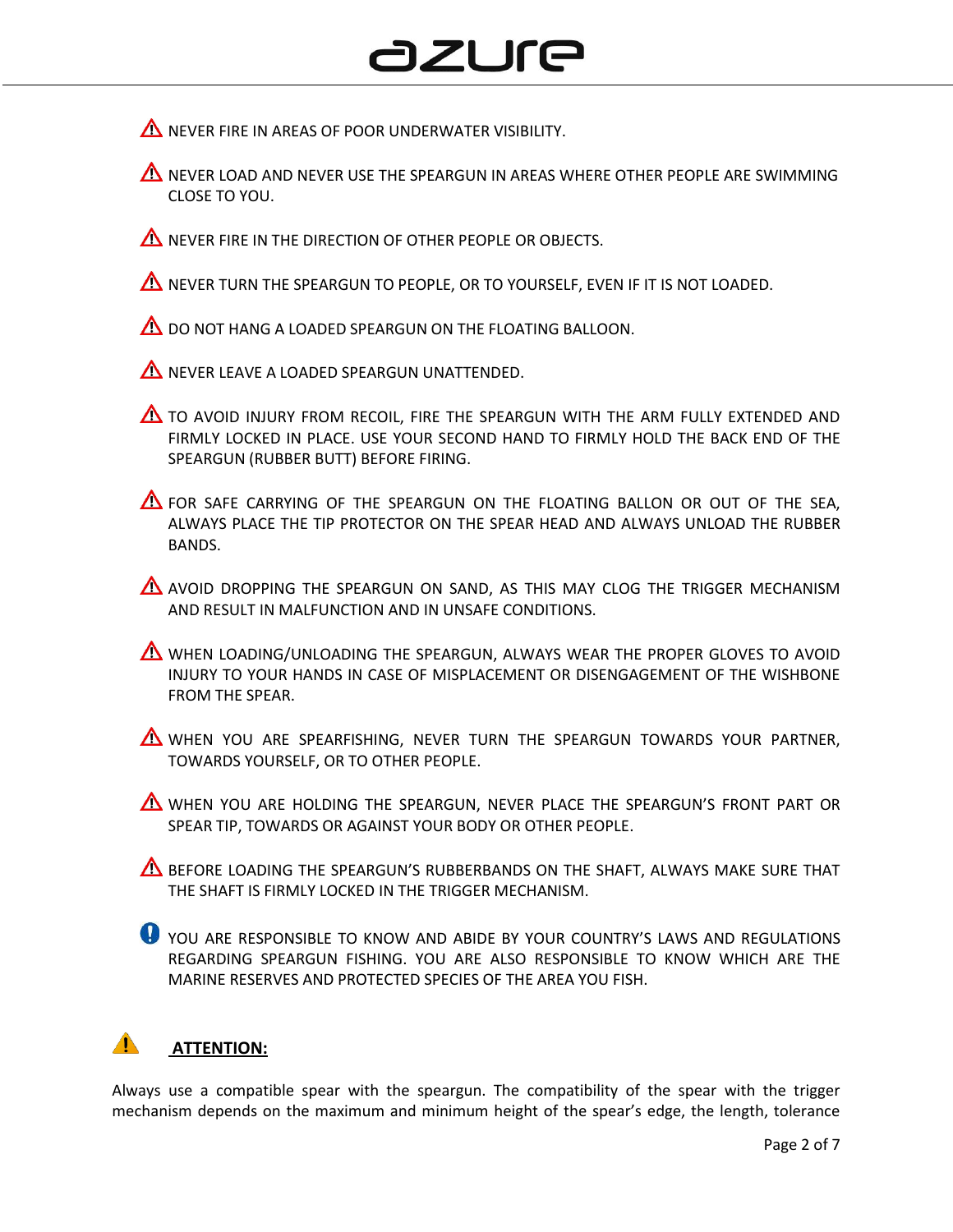# azure

and generally the geometry of the spear tail. A non-compatible spear, does not guarantee the safe holding by the trigger mechanism, so it can be released and fired suddenly without pressing the trigger, resulting in serious injury or even death to yourself or others. The same may occur if a compatible spear has been used too many times, and the metallic tip of the engaging tail has been worn off.

On regular intervals it is extremely necessary to inspect the engaging tail and the spear dents for any deformations, wear, corrosion and cracks that may be caused by pressing, hits, extensive or improper use, or by the use of the extractor. The use of a spear of this kind must be absolutely avoided. Also avoid tampering or modifying the factory tail of the spear, as this will definitely affect the proper and safe operation of the trigger mechanism. "Azure" does not recommend the usage of extractors, so in case that the "extractor" tool is utilized, it is mandatory the replacement of the spearshaft with a new compatible one.

#### **MANDATORY PRECAUTIONS:**

Before using the speargun for the first time, and before using it in normal operation (before every spearfishing session), always check the following:

- Check that the speargun is in perfect condition and does not show any signs of damages or cracking caused by the shipping, transportation or operation. Any irregularities must be reported back to us and the speargun must not be loaded or used.
- **A.** Check the correct operation of the trigger mechanism. Place the spear on the groove, and push it to hear the distinctive clicking sound, meaning that the shaft has been engaged to the trigger. Then pull by hand the spear outwards and check that there is minimum (almost zero) tolerance between the spear and the trigger mechanism. Upon extensive use, the trigger mechanism will worn out and result in unsafe conditions and misfire. In this case, or when in doubt, the speargun must be shipped back to "AZURE" and the trigger mechanism must be replaced by a new one.
- Check the condition of the engaging tail of the spear for any deformations or cracks. In case the tail is deformed or cracked, the spear must be replaced by a new compatible one. The same check should be done to the spear's "sharkfins" and spear body.
- $\triangle$  Check that the powerbands and wishbones are correctly fixed in place. The wishbone pins must be firmly secured, and the wishbone itself must not have signs of wear. Otherwise must be replaced.
- Check the good condition of the powerbands: in particular check for signs of cracking, damage or splitting, and make sure they are not coming apart at the ends. If this is the case, replace them immediately.
- $\triangle$  Check that the shooting line is correctly fixed to the speargun and to the spearshaft.
- After use, and before putting the speargun away, always fit the tip protector on the spearshaft.
- **In** the event of a malfunction, do not attempt to repair the speargun by yourself. Always contact an authorized "AZURE" dealer.

#### **OPERATING INSTRUCTIONS:**

- 1. **LOADING THE SPEARGUN UNDERWATER:**
	- Always wear the appropriate spearfishing gloves, and spearfishing suit equipped with the speargun loading pad.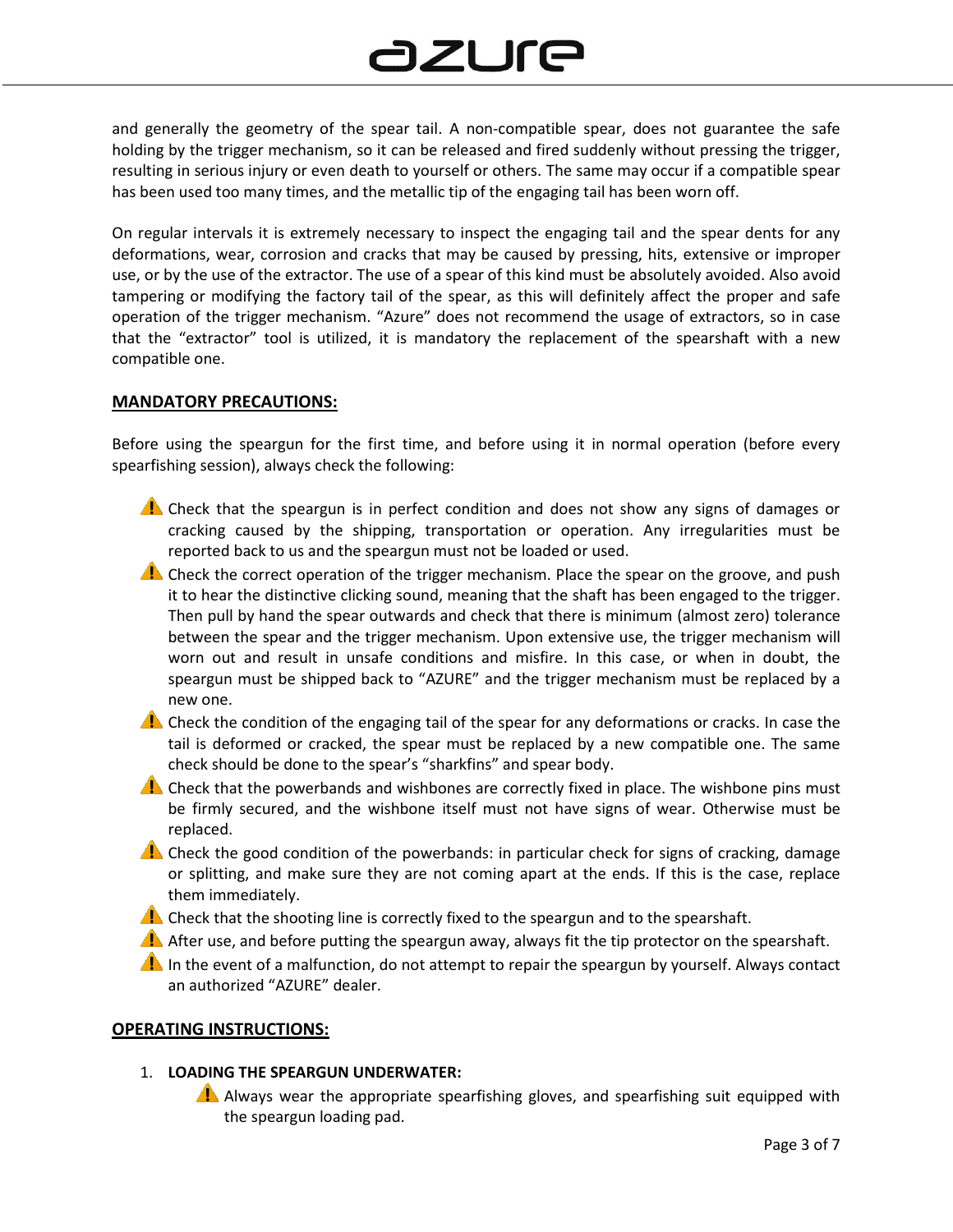a. Position the spearshaft under the powerbands on the speargun groove, and slide it by hand towards the trigger mechanism. Then **push firmly** the spear to engage to the trigger (there is a distinctive clicking sound). Push and pull the shaft to insure that the trigger has been engaged and the spear is locked in place. If not, re-arm the mechanism.

**ODo not bang the spearshaft into position**, as this may damage the trigger mechanism.

- b. Wind-up the shooting line at the tip of the speargun body (holding the spearshaft in position) and hook it to the automatic line-releaser. Then the line should be tensioned by turning and tightening the reel. For long shots, the shooting line can be winded two times around the speargun metallic pins and the line releaser. For ease of understanding, these steps are illustrated in the following figures.
- c. Load the powerbands underwater (at this position the speargun must not be pointing to any people close by) by first placing the speargun rubber butt against your chest or near your stomach area, on the appropriate pad of your suit. Take the powerband by both hands and pull it until the wishbone hooks on to the first, second or third sharkfin of the spearshaft. In the same manner a second or more powerbands can be loaded on the sharkfins. The number, length and size of the powerbands that can be loaded, always depends on the speargun model. For the roller models, turn the speargun to face the backside, and hook the wishbone of the powerband at the first groove (near the speargun head). Then turn it to face the front side and load the powerband in the same way as is described before. Then turn again the speargun facing the backside, and load in the same way the powerband in the second groove, to gain more power.

#### **2. UNLOADING THE SPEARGUN UNDERWATER (WITHOUT FIRING):**

- Always wear the appropriate spearfishing gloves, and spearfishing suit equipped with the speargun loading pad.
- a. Position the speargun rubber butt against your chest or near your stomach area on the appropriate pad of your suit (at this position the speargun must not be pointing to any people close by).
- b. Pull the powerband by both hands towards you, and disengage the wishbone from the sharkfin of the spear shaft. Then do not release it suddenly, but slowly until the bands reach the initial length.
- c. If the speargun is equipped with more powerbands, repeat the same procedure.

#### **MAINTENANCE:**

- **After use, always rinse the speargun and its components, with plenty fresh water. Rinse thoroughly the trigger mechanism and reel.**
- After rinsing with water, leave the speargun in a well aerated place to dry.
- **D** Do not store the speargun in plastic bags, air sealed cases or containers.
- **The powerbands should be replaced at least once per year, or in case of having signs of cracking,** damage or splitting, replace them immediately.
- **U** The spearshaft must be replaced upon excessive use, meaning that the engaging tail of the spear or the engaging "sharkfins" have signs of wear, have been deformed or have small cracks. If the extractor has been used to release the spearshaft from a blockage (for example if blocked inside rocks, in the seabed, etc), it is mandatory for safety reasons to replace the spearshaft with a new one. There is a high probability that the engaging tail will crack or will deform, when the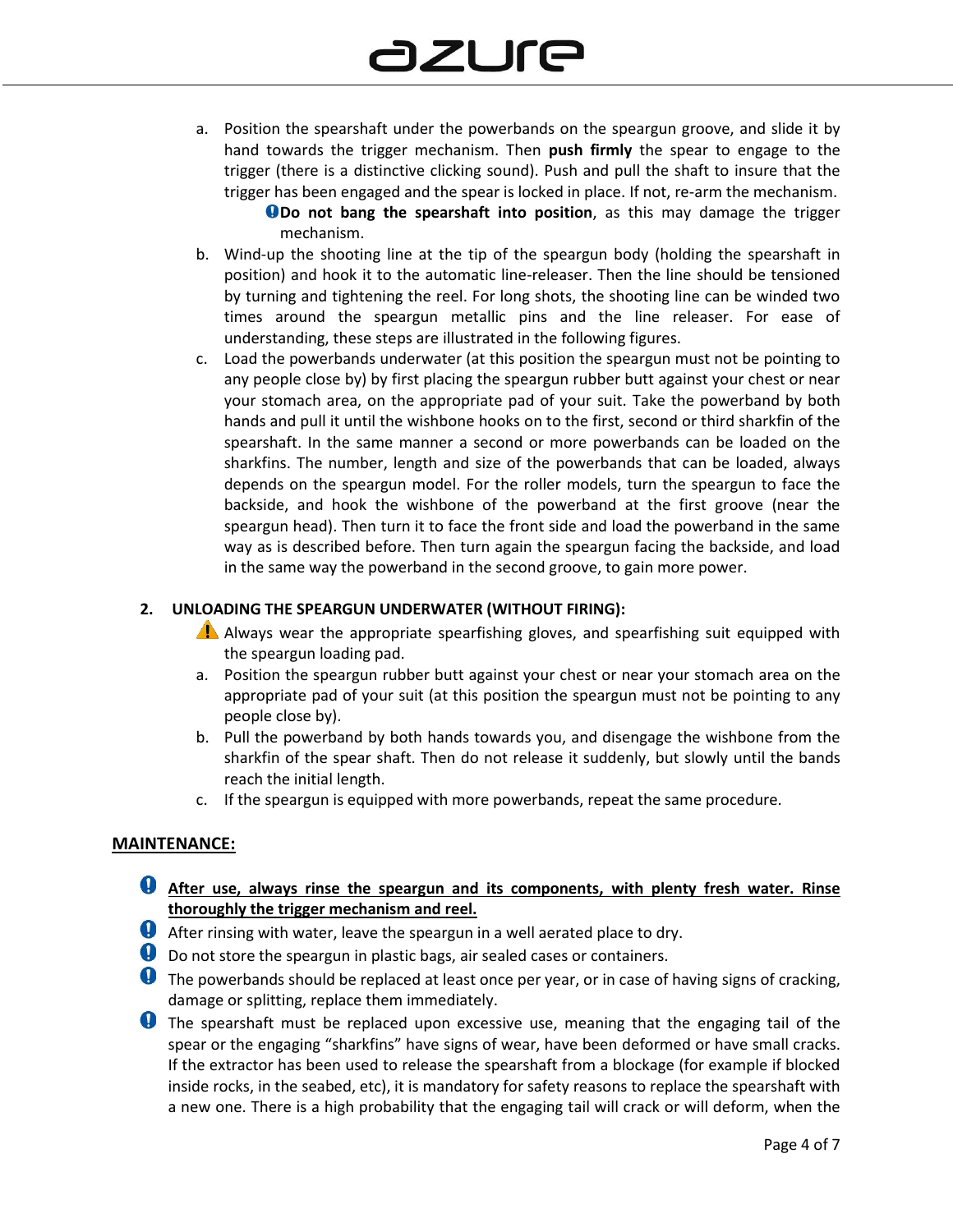extractor is used, and during powering the shaft will be released form the trigger mechanism (backfire). For this reason Azure forbids the usage of extractors.

- $\triangleright$  If the speargun is coated with teak oil, it should be frequently refinished with teak oil. Apply teak oil with a dry cloth, to obtain a smooth surface finish. Scratches can be removed by polishing with a very light sandpaper, and refinishing with teak oil.
- $\triangleright$  If the speargun is coated with the "AZURE" special marine resin, there is no need for any refinishing actions. For any small scratches, teak oil can be applied by the user. However, if the speargun has been heavily scratched, can be totally refurbished and re-polished with new resins at the "AZURE" factory. Prior to communication, the speargun can be sent to the "AZURE" headquarters address for refurbishment.
- **O** The trigger mechanism, upon extensive use can be worn out. This can affect the proper and safe function of the trigger release system and result in unsafe conditions. In this case, the trigger mechanism must be replaced by a new one. In normal use, the trigger mechanism must be replaced every four to five years or sooner when in doubt. In extensive use (all year round), must be replaced every 3 years, for safety reasons. The same occurs for the spearshaft (see also page #2 "Attention"), unless wear to the engaging tail or deformations or corrosion or cracks are detected which means immediate shaft replacement. Failure to replace these metallic parts may result to unsafe conditions. In case of doubt, the condition of these parts can be checked and assessed by "AZURE" if asked.
- $\triangleright$  All components of the speargun can be replaced. This includes the wooden handle in case of breakage/damage.
- **ALL SERVICE AND MAINTENANCE OPERATIONS (EXCLUDING THE ABOVE FIRST 6 STEPS) MUST BE** CARRIED OUT ONLY BY "AZURE".

#### **Symbols used**

- **Indicates danger. Indicates also hazardous, unsafe and dangerous situations that can imperil the safety and integrity of people. Indicates the obligation of every user for understanding and applying the measures and precautions that are described, in order to avoid such dangers.**
- **Indicates procedures to adopt in order to avoid dangerous situations, damages to people, animals or things, and to avoid compromising the product integrity and product safety characteristics.**
- **Indicates particularly important information that the user must follow and apply.**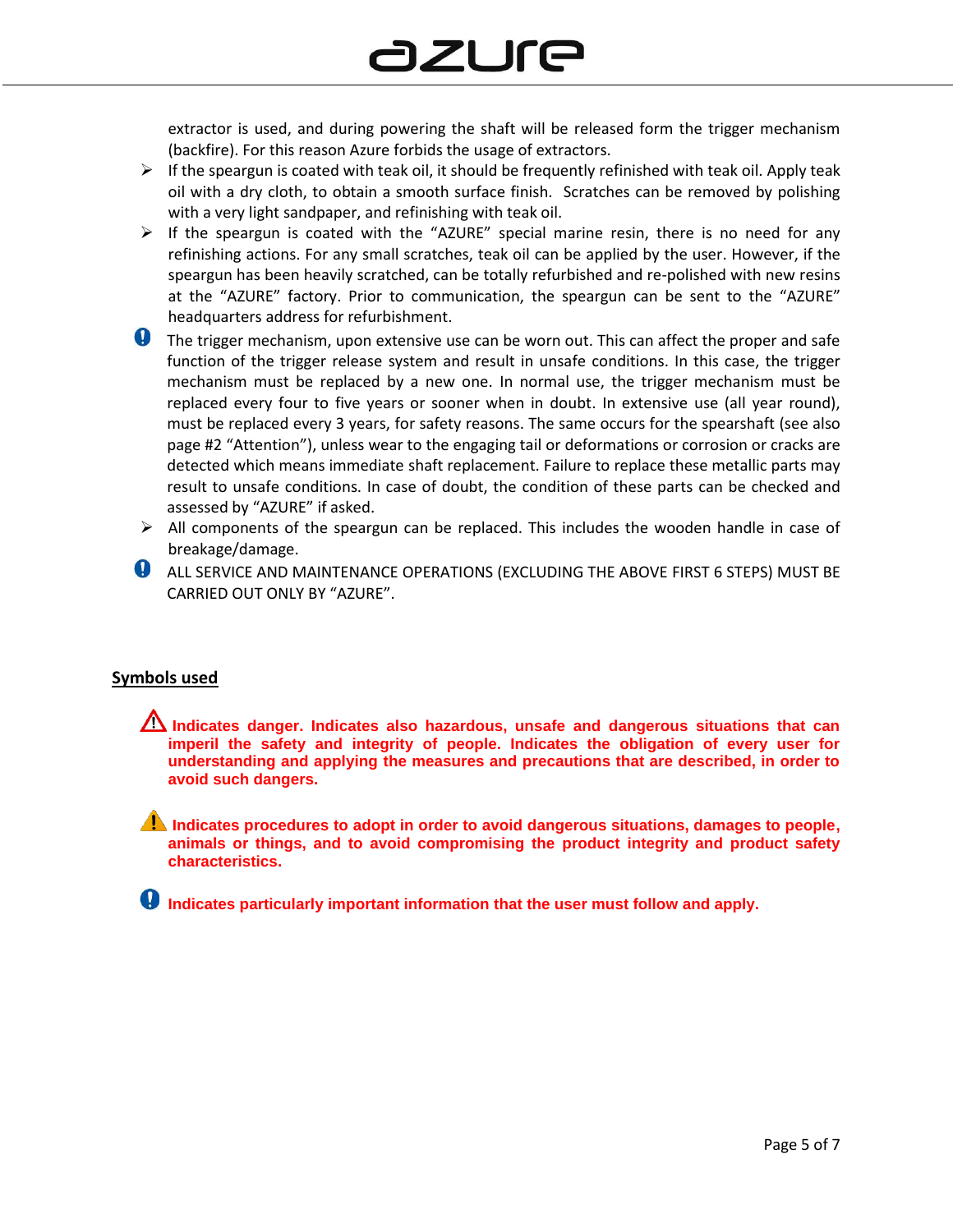### *TAKE CARE...DIVE SAFELY*

**The "***AZURE"* **Team**

### **ANNEX**

#### **Steps for proper speargun set-up**

- **1. Always use shafts equipped with sharkfins. The line is preferable to be attached on the sharkfin (photo #1).**
- **2. The line must pass under the line guide and between the shaft and the second line guide (photo #2).**
- **3. The line from the second line guide is pulled towards the line release mechanism (photo #3).**
- **4. The line from the line release mechanism (photo #4) is pulled through the third line guide (photo #5) and is tensioned by using the reel. For double shooting length, the line can pass again from the line release mechanism and under the third line guide, and then tensioned by the reel. In photos #4 & #1, the line is double passed from the line release mechanism.**